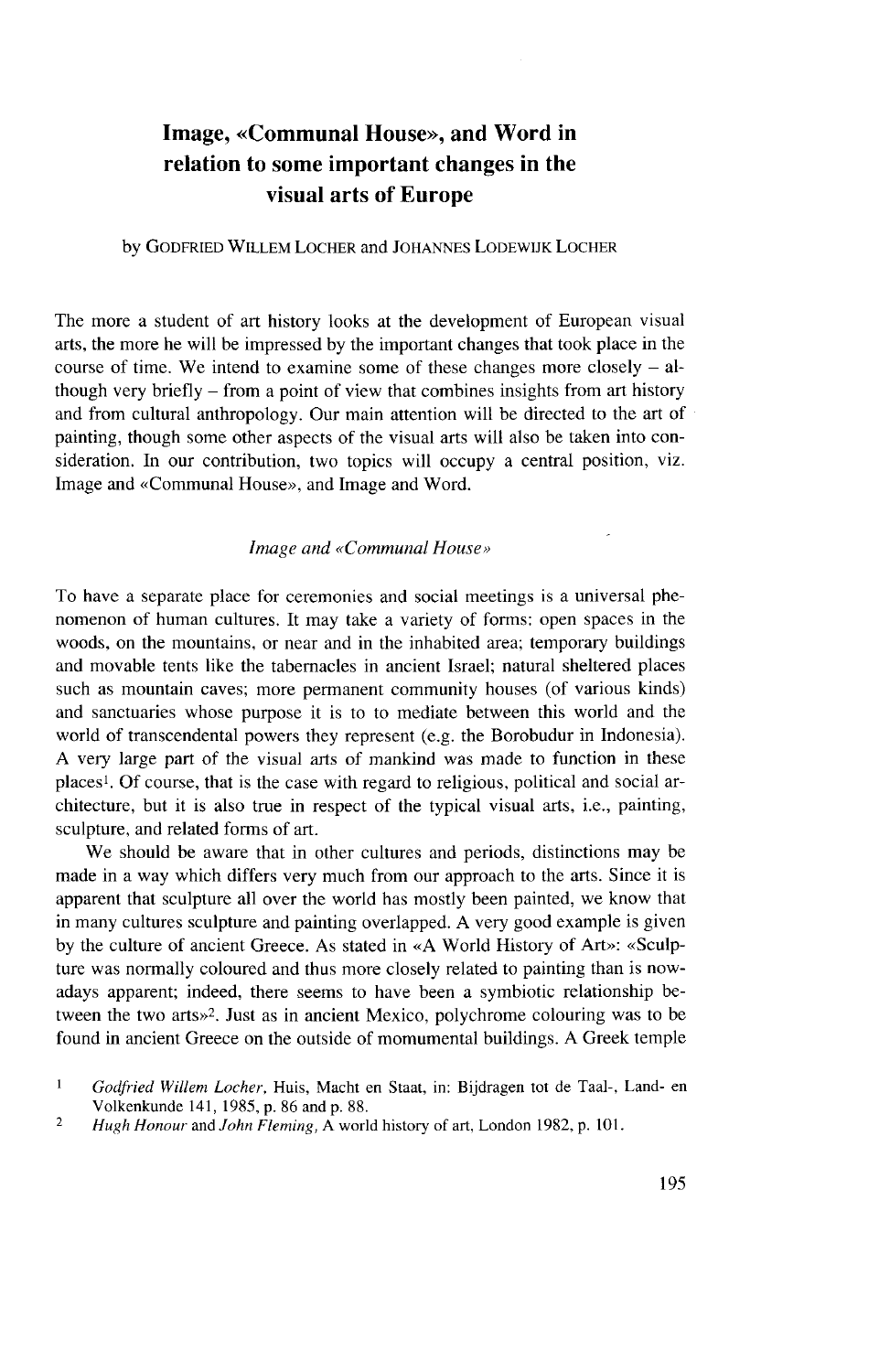could not only be characterized as a form of sculpture because of its outward orientation, it also could be seen as a kind of three-dimensional painting.

The study of architecture in various cultures has demonstrated how strongly our notion of architecture has been influenced by the idea of shelter. This fact is stressed by *Kubler* in his book on the art and architecture of ancient Mexico, where he writes: «Our conception of architecture has been dominated for so long by the need for shelter, that we lack the sense of building as monumental form apart from shelter»<sup>3</sup> . A more comprehensive idea of architecture is necessary for understanding not only the monuments of ancient Mexico but also the monuments of ancient Greece and several other countries. The Greek temple formed a unity with the open space connected to it. It consisted primarily of an enclosed room opening at the east end and housing the statue of the patron deity. The building had no congregational purpose, since religious ceremonies and rituals took place at an altar outside the front of the temple. Roman monumental and public architecture gave far more attention to the interior than the Greek had done. The application of colour on the outside of buildings and on sculpture declined or ceased. However, whereas the interior of a Greek private house usually was simple and undecorated and the owner of the house usually did not possess statues, the houses of well-to-do Romans were richly decorated and statues could be found there, even large collections<sup>4</sup>. The characterization: «Greek architecture was a kind of sculpture made to be seen from outside, Roman a development of engeneering constructed for men's use» is, perhaps, somewhat exaggerated, but it points out certain tendencies in an excellent way<sup>5</sup> .

Temples and other religious edifices did not occupy a dominant position in Roman architecture. Nevertheless, temples were numerous because the Romans were very active in building. They also produced some outstanding creations in this field of architecture, such as the Pantheon in Rome. After the deification of the Roman emperor, the many statues of emperor erected throughout the empire brought a kind of religious atmosphere to buildings and Spaces that were not intended for religious purposes.

The visual arts were well represented in temples and public buildings of the Roman world, in the palaces of important officials and in the houses of prosperous people. The expansion of Christianity took place in this context. How the relation between the church and the visual arts would develop was to become a matter of great importance to both. We shall examine this subject further when discussing the relation between Image and Word. Here, it is sufficient to State that from the beginning this relationship was under great strain, leading more than once to violent conflicts in church and society.

<sup>3</sup>  *George Kubler,* The art and architecture of Ancient America, the Mexican, Maya, and Andean peoples, 2nd ed., Harmondsworth 1975, (The Pelican history of art 21), p. 30.

<sup>4</sup>  *F. L. Bastet,* Beeld en Relief, Gids voor de verzameling Griekse en Romeinse beeldhouwkunst in het Rijksmuseum van Oudheden te Leiden, 's-Gravenhage 1979, p. 16.

<sup>5</sup> The Oxford companion to art, ed. by *Harold Osborne,* Oxford 1970, p. 992.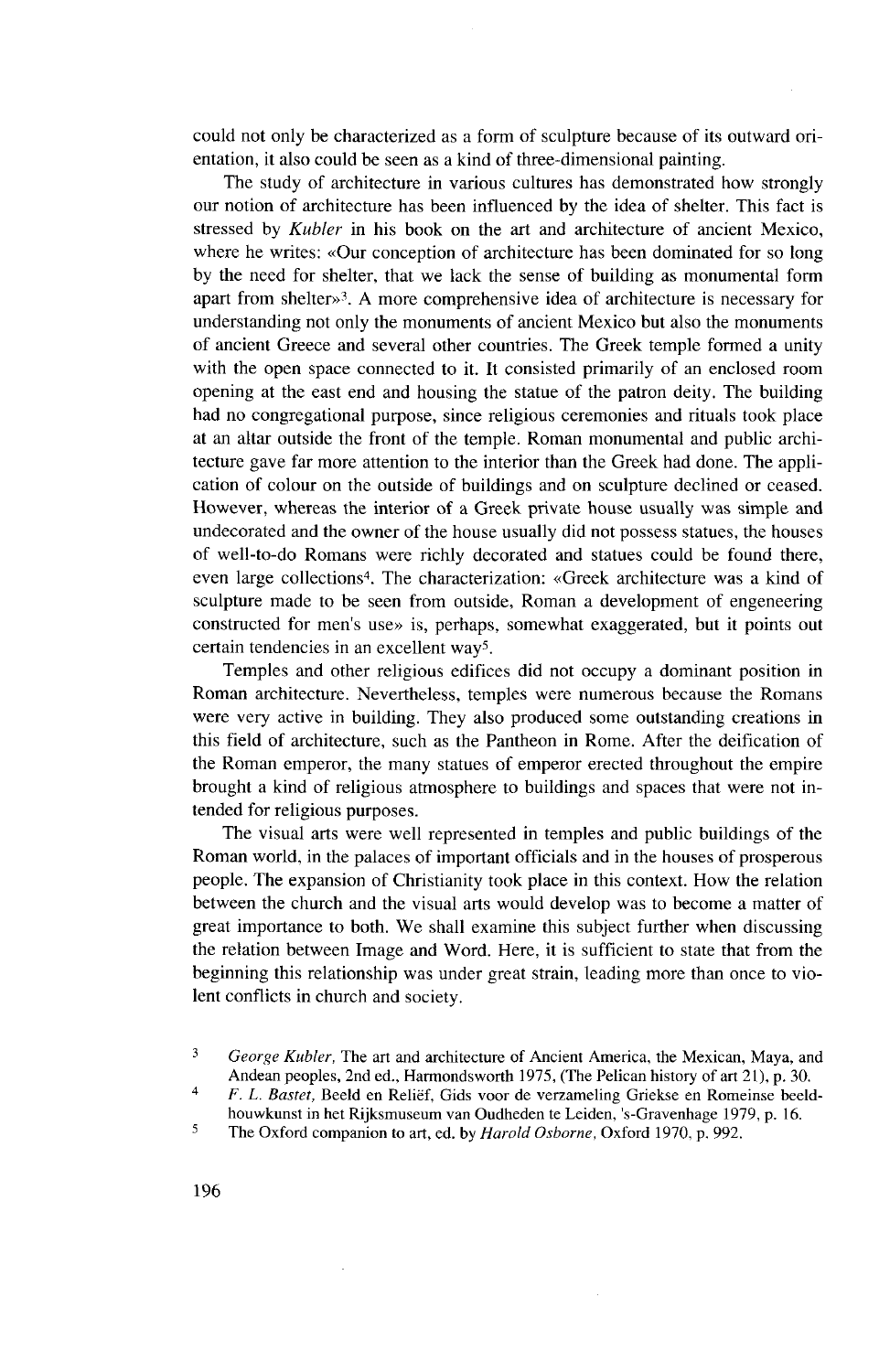It is a matter of fact, however, that over a period of more than a thousand years religious art occupied a supreme position in European art and culture. As far as the visual arts are concerned, we are not thinking only of churches and cloisters with their mural painting, mosaics, glass painting, pictures, tapestry, and sculpture, but also of the religious art in public buildings and in the palaces of state and church leaders. The princes played an important role in financing churches, cloisters and their religious works of art. Much Support was also given by the nobility, the lesser authorities, and later on by prosperous cities with their well-to-do citizens and influential guilds. It is well known that in various cases the building of cathedrals was made possible by contributions from many sections of the society. Such activity need not be supported for the same reason by all contributors.

The combination of different interests, of higher and lower orders, can often be observed when works of art are made in a spiritual environment. Leonardo's Last Supper gives a good example of such a combination<sup>6</sup>. In 1494 Leonardo da Vinci was commissioned to execute a mural painting of the Last Supper in Santa Maria delle Grazie, a Dominican church and monastery in Milan. Leonardo was not commissioned on the initiative of the monastic community but by the duke of Milan, Lodovico Sforza, who had chosen Santa Maria delle Grazie as court church and burial place for his family. He decreed that the building should receive a more splendid form in accordance with its lofty function. He employed the two best artists of his court: the architect Donato Bramante, who began the new choir in 1492, and Leonardo da Vinci, who in 1494 started his work on the Last Supper in the refectory, which was likewise enlarged. In these years the duke made a habit of dining fairly frequently at the prior's table in the refectory which was to receive Leonardo's masterpiece. The renovated Santa Maria delle Grazie did not result in the perpetuation of Sforza's name and fame. The new architecture of the church itself proved to be quite an important phase in the development of the great architect Bramante. However, the church and monastery complex won fame all over the world because it houses Leonardo's Last Supper. This tableau is part of an organic whole including the surrounding building, as the artist intended. The great difference is that this building now functions as a museum!

In the sixteenth century, the position of religious art underwent radical change in a number of important European countries. This change was brought about by the great crisis in relations between the church and the visual arts in the wake of the Reformation with its program of return to what it regarded as the original content of Christianity. To the reformers, this content not only had been overgrown by peripheral inessentials that acquired a position of central importance, but had also been affected by ideas which the Reformation regarded as absolutely inconsistent with Christian principles.

*<sup>6</sup> Godfried Willem Locher,* Changing interpretation in the study of art and culture, in: The language of things, Mededelingen van het Rijksmuseum voor Volkenkunde, Leiden, No. 25, 1990, pp. 30-32 [abbr.: Locher, Interpretation] and the literature mentioned there.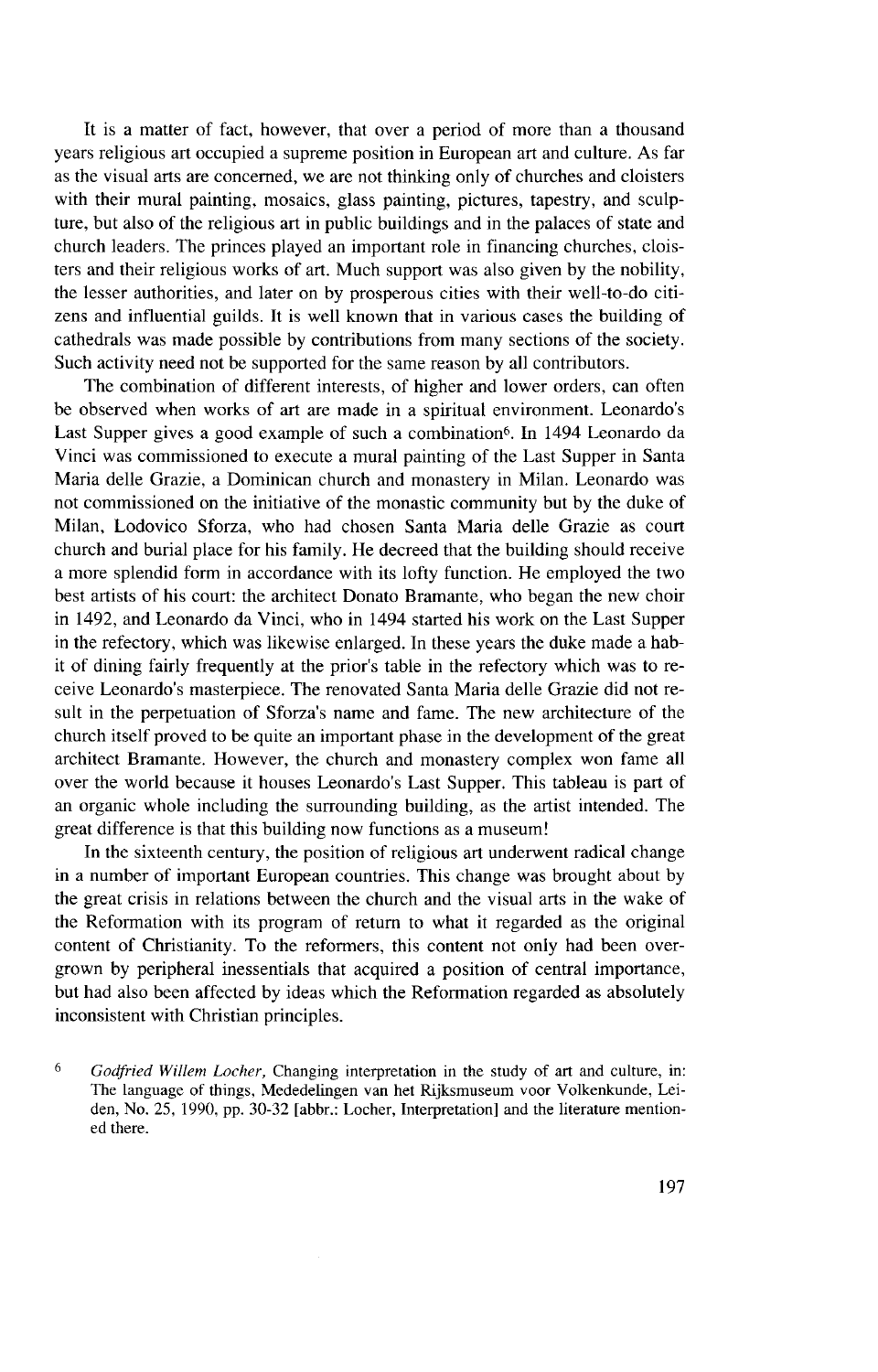The visual arts disappeared from many churches in the reformed areas of Europe. This did not stop the production of art inspired by the Bible. However, the image no longer functioned as a ritual element in the church<sup>7</sup>. In contrast to what happened in the churches of the Reformation, the use of visual arts in the Roman Catholic Church was greatly stimulated by the Counter-Reformation, especially by new religious Orders such as the Jesuits. In combination with a kind of mystic piety, the art of the Counter-Reformation propagated the image of the militant and triumphant Church. The idea of a continuous process of secularization since the Renaissance and Reformation does not apply to a large part of Europe.

It is true, however, that religious art had definitely lost its dominant position in most countries of Europe. Themes for images were no longer taken mainly from sacred history and church tradition. Antiquity and national history also became important sources for the visual arts. Moreover, elements that were peripheral in pictures of earlier periods not only received more attention but even became central themes. In this connection we refer to the genres of landscape, still life, and portrait, which acquired a special place in Dutch art and were to be highly appreciated in later centuries in the international art world.

As Dutch and other European cities gained importance as economic and social centres, local officials, rieh merchants and governors of all kinds of institutions had portraits painted much more frequently. As prosperous citizens acquired social prominence, they also started to commission portraits of themselves and their families. Both group portraits and individual portraits were very popular. Several of the most important artists in this period (the 17th Century) held positions at the dynastic courts of much greater influence on the standing of art and artists than has been assumed for a long time<sup>8</sup> . These court artists not only functioned as painters of portraits and other genres but also advised and assisted with regard to the expansion of the royal art collection. Velasquez is a good example of such a court funetionary. He was ennobled by Philip IV, king of Spain, and thus acquired a Status reached by many artists in the period between 1300 and 1800.

A court artist was subjeet to certain limitations, but on the other hand he was free of guild restrictions, was not dependent on market forces, and enjoyed many privileges in connection with his court function.

The large art collections of princes and of other wealthy people preceded the public collections in the «Community houses» known as museums. It is significant that the buildings in which museums were housed in many cases had previously functioned as palaces (e.g. the Louvre) or, when newly built, had the appearance of a palace. The museum building could also look like a temple with colonnades or, by its style, remind one of a church. In recent times, when many museums have aimed at maximum attendance, the museum has often taken on the character of a business enterprise. This development is also expressed in the style of many

<sup>7</sup> On the ritual funetion of art in the church, see: *Hans Belting,* Bild und Kult, eine Geschichte des Bildes vor dem Zeitalter der Kunst, München 1990 [abbr.: Belting, Bild].

<sup>8</sup>  *Martin Warnte,* Hofkünstler, zur Vorgeschichte des modernen Künstlers, Köln 1985.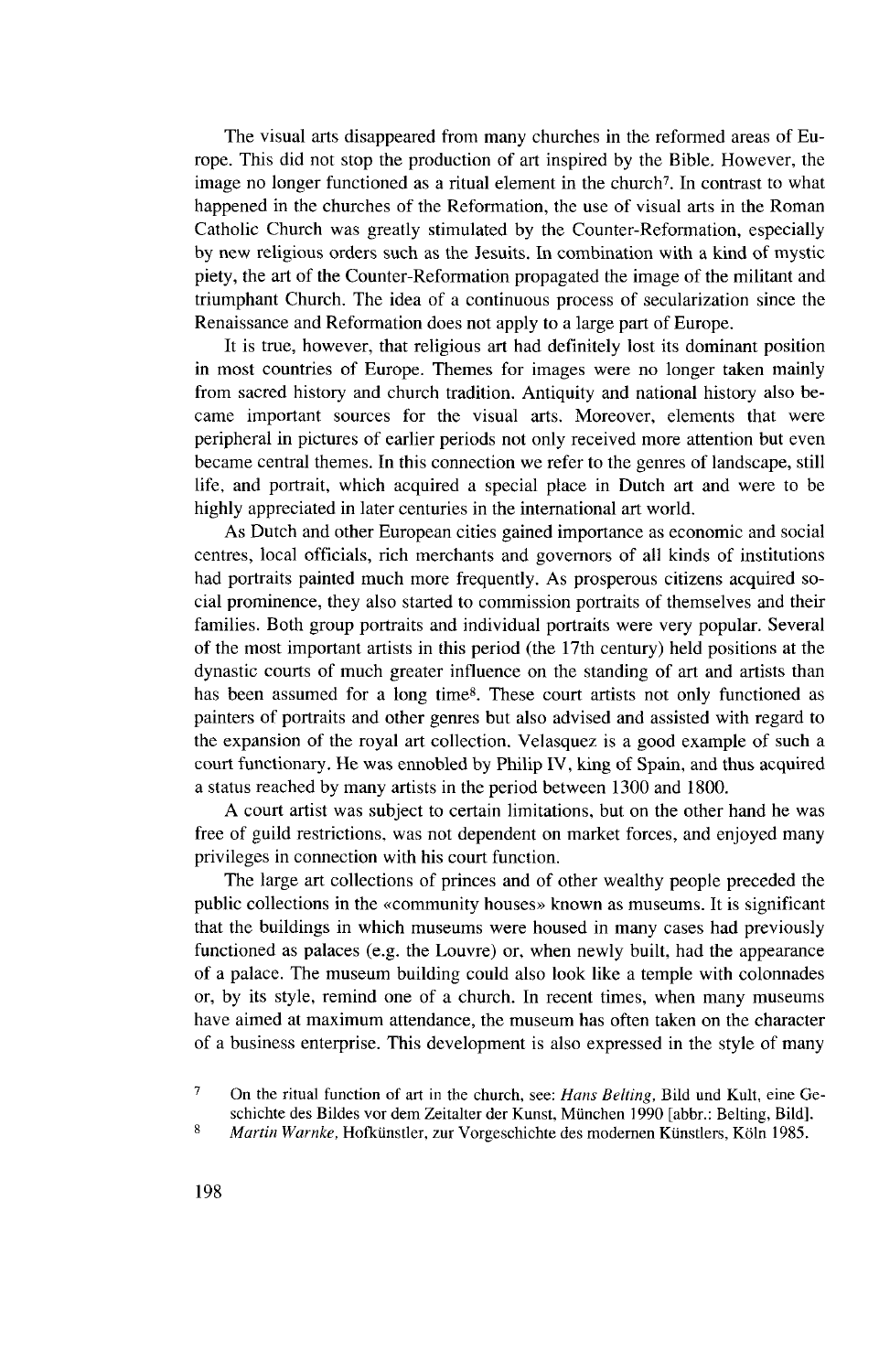new museum buildings and by the way in which the collection is shown, in many respects similar to the displays in a modern department store (e.g. Centre Pompidou). A reaction against this trend has started but a satisfactory compromise has yet to be found between the various functions of the museum, such as the presentation of more permanent exhibits and of changing exhibitions.

The creation of art for sale to private and public collections via artdealers is a modern development which does not seem to correspond to the spiritual ideals about what art should be. The same problem arises when we look at attempts in this Century to integrate art and society, as happened under communist and fascist regimes and in revolutionary movements seeking a new social order.

## *Image and Word*

From the study of non-literate cultures we have learned about the close connection which exists between word and image, even though the visual arts have their own structure and tradition. Mythology is of great value for understanding the iconography of these cultures, and vice-versa. In many countries, it is impossible to determine the meaning of certain images without knowledge of the customary sayings and proverbs<sup>9</sup>. Cosmological ideas are often associated with the architecture of these cultures and the same holds true for the colours used inside and outside the «communal houses» of societies characterized by a more sedentary way of life. As we know from the history of art, the above-mentioned relations between word and image are also present in literate cultures, sometimes even to a greater extent.

Appreciation of the various arts and art-forms differs according to culture, social group and time. Anthropological fieldwork has proved that the gift of oratory, the command of rhythmic language and narrative art are highly regarded by many nonliterate peoples, as are singing, music and, last but not least, dancing. Among some literate peoples, «writing» as a form of art is very highly esteemed. The position of calligraphy in Chinese and Japanese culture and in the Islamic world are excellent examples of this appreciation, and in this connection mention should also be made of ancient Israel, classical Antiquity and the European Middle Ages. In the Gothic period, architecture was highly valued as an art form, while in later ages painting and sculpture came to the fore in Europe.

Within a given artistic genre, it was of much importance which form was practised and what subjects were chosen. However, many changes took place in the appreciation of art forms and subjects over the course of time. This appreciation was influenced by one's national or local culture and social class. Some cultures have a negative attitude to certain arts, art forms and subjects, an attitude not limited to certain groups but characteristic of the cultural mainstream. In ancient

*<sup>9</sup> A. A. Gerbrands,* Art as an element of culture, especially in Negro-Africa, in: Mededelingen van het Rijksmuseum voor Volkenkunde, Leiden, No. 12, 1957, p. 114.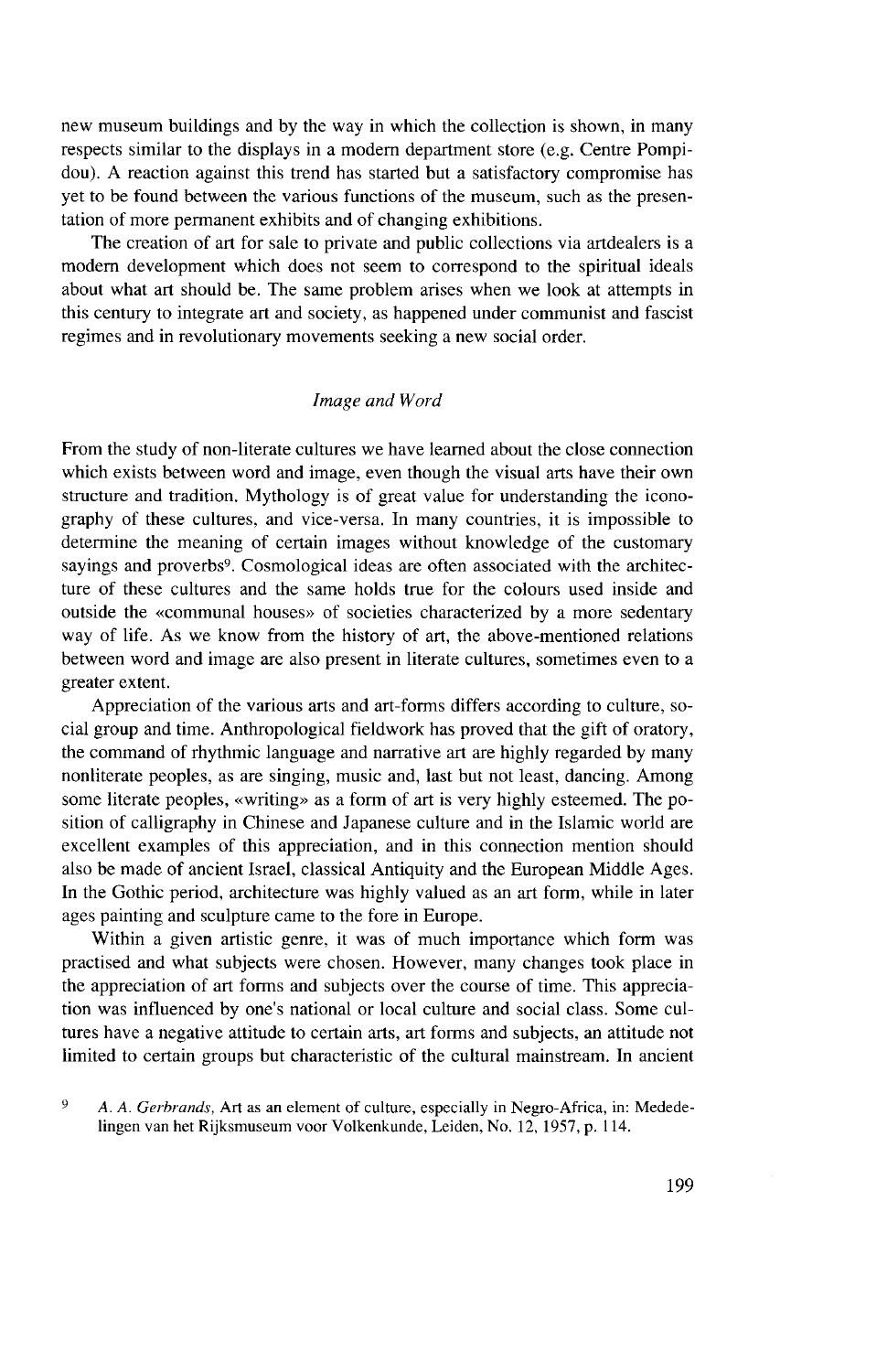Israel and in Muslim culture this negative attitude was very evident in respect of the visual representation of divinity. In both cultures, there was also a kind of aversion to figurative art in general, especially in the religious sphere. As often is the case, these are not absolute rules. We must allow for divergences and exceptions since there are different currents in Islam and in Jewish tradition and also differences in respect of time and in regional cultural backgrounds.

In the first centuries many leaders of the Christian church feit very uneasy about the relation between images and the church. This is understandable considering the Jewish-Christian background of the church, the negative reaction of Christians to the cult images of Greek and Roman deities and their refusal to venerate the image of the deified emperor. Several Christian writers of that time discussed the use of images and image worship. They declared themselves against the use of images or insisted on the greatest prudence if they were used. It may be true that no image worship really occurred - anyhow not on a large scale - in the first centuries of Christianity and that listening to the Scriptures and their explanation was an essential element of the religious service, while the presence of religious images on the walls was of secondary importance only<sup>10</sup>. The fact that various leaders of the church continued to discuss the problem of images demonstrates how much they were afraid of idolatry and of losing the spiritual idea of God.

After the conversion of emperor Constantine, the mass of the population joined the church. At the end of the fourth century, Christianity became the official religion of the Empire. This development made the problem of images in the church even more pressing, accustomed as the people were to a close relation between worship and image. In the eastern part of the Roman empire, and later in the Byzantine empire, not only image worship, but later even an image cult came into being. This latter development led to violent conflicts in church and society during the eighth and ninth centuries. Many images and illuminated manuscripts were destroyed in that period. Finally, the iconoclasts lost the fight, one in which not only religious motives were involved.

In arguments in favour of the legitimacy of images in the church, the doctrine of Incarnation played a significant role. The Old Testament command against image worship was superseded by God's epiphany in the form of the Son of Man. Christ as Man is an image of God. Therefore, his image also implies an image of God. If it were forbidden to make an image of Christ, it would mean that He did not live among us as a real human being. This would be in conflict with the orthodox dogma about the two natures of Christ. Therefore, the argumentation of the iconoclasts should be rejected as heretical. An extreme position was that God's image should be regarded as «incarnation». In his important book «Bild und Kult», *Hans Belting* summarizes: «das Bild Gottes sei, wie die Menschenfrau Maria bei der Zeugung Christi, vom Heiligen Geist überschattet worden»<sup>11</sup> . Ac-

<sup>10</sup>  *F. van der Meer,* Oudchristelijke kunst, 2nd ed., Bussum 1972, p. 110.

<sup>11</sup> Belting, Bild 174.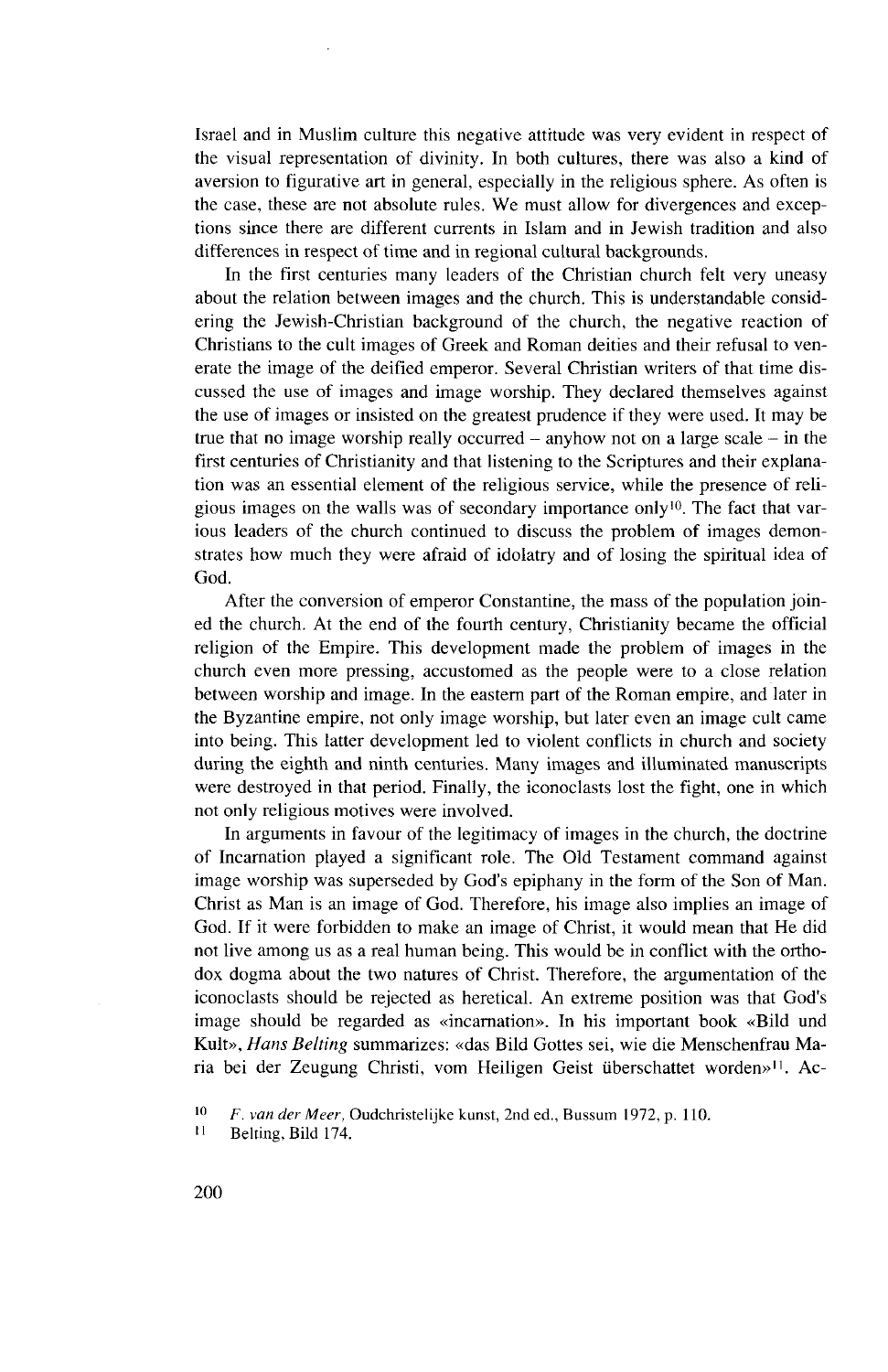cording to this view the Holy Spirit actually functioned as an artist. This idea coincides with the contemporaneous belief that miraculous images were not manmade but a gift from Heaven. The legendary vernicle, a cloth impressed with an image of Christ's face and later associated with St. Veronica, belongs to the same category.

In 787 the second General Council of Nicaea sanctioned the veneration of images and anathematized the accusation of idolatry from the side of the iconoclasts. However, it decided that this worship did not apply to the image itself but to what was pictured and that a distinction should be made between the adoration of God and the veneration of the image. The image in question was mainly the two-dimensional icon, which held an essential place in the Eastern Orthodox Church. On the other hand, the three-dimensional sculptural image faded into the background or disappeared from the church in this part of Europe.

The decisions of 787 (Nicaea II) were rejected by the Frankish theologians and Synods in Western Europe. They did not agree with the veneration of images and rejected the ideas and behaviour of the iconoclasts as well. Images remained in the church but only for narrative purposes and decoration. They had a didactic, not a cultic function. In its totality, the whole church building could give expression to Word and Sacrament, to Gospel and Mystery as, for example, is evident from some types of Gothic churches where architecture, stained-glass Windows and sculpture were subordinated to that common purpose.

An important element in many medieval churches was the presence of relics: the mortal remains of a saint or any object that had been in contact with the saint. Over time, veneration of relics grew in Christianity. They received a central place in the church, usually in or near the altar.

In the later Middle Ages the veneration of images, which previously had an incidental character in the West, became a general phenomenon. In the Western church it involved two-dimensional paintings, especially altarpieces, as well as three-dimensional representations. Just as in Eastern church, images of Christ, Mary and the Saints were venerated, and not only in a mystical way. From the fourteenth Century on, the number of stories about speaking, miraculous and bleeding images increased constantly. People were increasingly inclined to believe in the inherent miraculous power of the image itself, as they did with regard to the relics of the Saints<sup>12</sup>. In the same period, there was a strong tendency to transform peripheral and subordinate elements into central and autonomous units. In the church this process meant that several elements became detached from a real Christian context. In religious manuscripts of the period, more and more illustrations were introduced that had little or nothing to do with the text of the manuscript. These processes in the church, of idolatry on the one hand and seculariza-

 $12$ *Christian Tümpel,* Religious history painting, in: God, saints, and heroes, Dutch history-painting in the age of Rembrandt, National Gallery of Art (Washington) 1980/1, p. 45 [abbr.: Tümpel, Painting],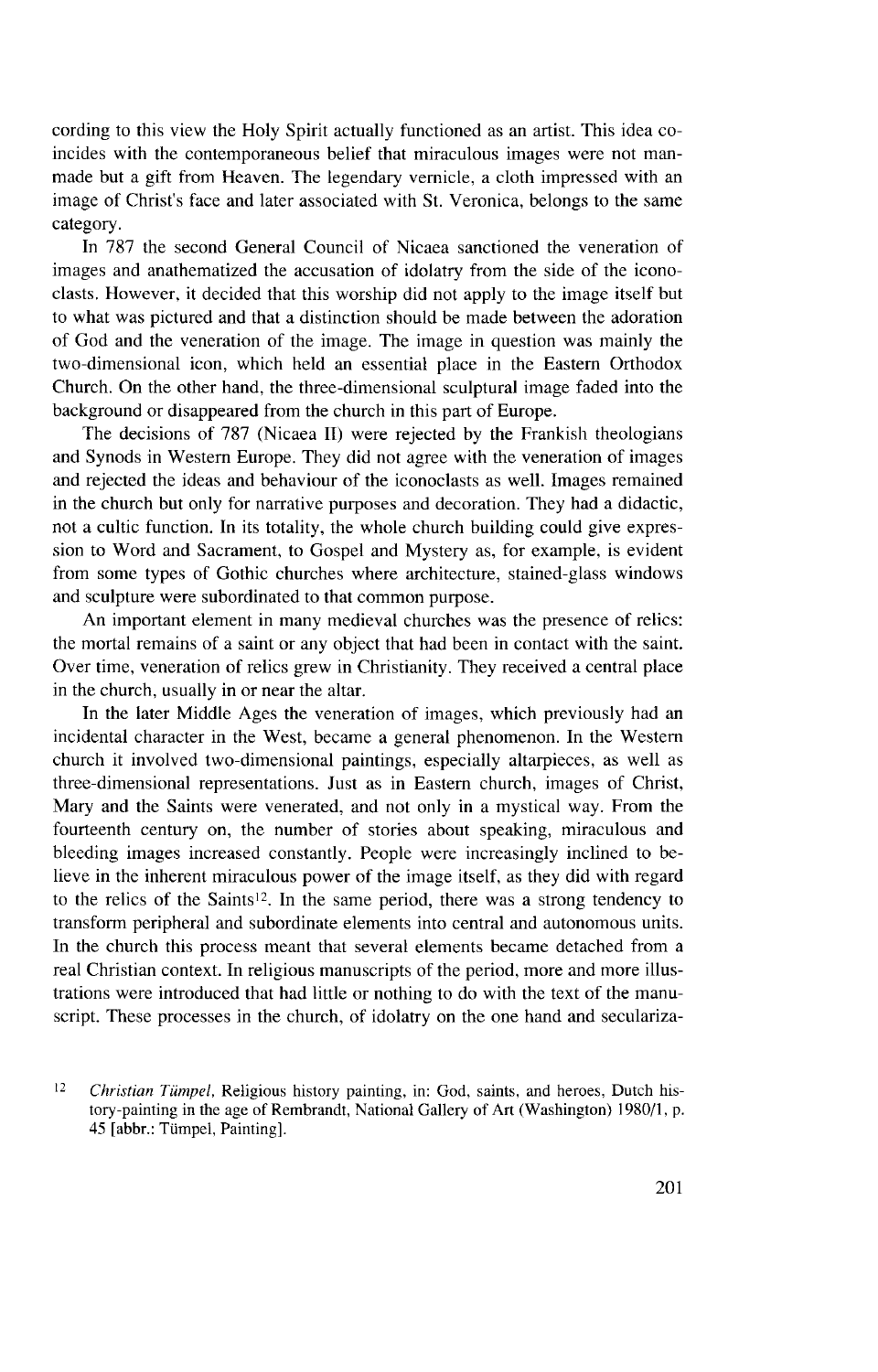tion on the other, were sharply criticized from various sides. Abuses were denounced in words that could not be misunderstood; without much result, however.

An important change was brought about by the Reformation, which began as a movement of return to the original core of the Christian faith. According to the view of the reformers, a central place should be given again to the Word of God. The Word took form in Jesus Christ, the Word incarnate, and could be known from the Holy Scriptures. In turn, the Scriptures did not come into being without the influence of the Holy Spirit. The reformers did not hold the same opinion about the relationship between Word and Spirit. One problem was the relationship between human spirit and Holy Spirit in connection with the preaching of the Word of God<sup>13</sup>. A common aim was to further as much as possible the spread of the Bible in vernacular language and to promote the study of the original languages of the Bible for a better understanding of Scripture.

The Reformation brought the primacy of the word to the fore. Any idea about incarnation in an image or a parallel placing of word and image was absolutely out of the question. However, the problem of images in the church did not have priority so far as Luther and Zwingli were concerned. It was the violent action of the radical iconoclasts that made the problem an urgent matter in the twenties of the sixteenth Century. Both Luther and Zwingli rejected the forcible behaviour of the radicals but agreed with the ultimate aim of the action, i.e. to put an end to image worship. In 1524 Zwingli took care that images and relics were not removed from the churches in a revolutionary way. Zwingli's comprehensive statement about the image problem dates from 1525 and was still of influence in the Netherlands of the seventeenth century<sup>14</sup>. Zwingli regarded art as a gift of God. It would be senseless to remove images from the churches in which the subject was only represented as history («geschichtswyss»), But certainly, all measures should be taken to prevent the veneration of images and consideration should be shown for the weak characters who easily were led into idolatry. Zwingli pointed out that the place where the image was shown could be of great importance in this respect. That is the main reason why Zwingli was, in general, against the presence of images in the church and why he made an exception for stained glass Windows. According to him, images in that place did not lead to idolatry. Outside the church building, Biblical pictures of a didactic character might be used for private and public purposes.

With regard to the issue of images, Calvin went further than Zwingli. No image whatsoever of God should be made. In addition, Calvin sharply curtailed

14 Tümpel, Painting 46.

<sup>13</sup>  *Gottfried Wilhelm Locher,* Prophetie in der Reformation, in: Charisma und Institution, hrsg. von Trutz Rendtorff, Gütersloh 1985, p. 102. *Gottfried Wilhelm Locher,* Grundzüge der Theologie Huldrych Zwingiis im Vergleich mit derjenigen Martin Luthers und Johannes Calvins, ein Überblick, in: Zwingliana 12/7, 1967/1, 470-509, und 12/8, 1967/2, 545-595, (Wiederabdruck in: G. W. Locher, Huldrych Zwingli in neuer Sicht, 1969, pp. 173-274). *H. Berkhof,* Christelijk Geloof, 2nd ed., Nijkerk 1973, pp. 61-64.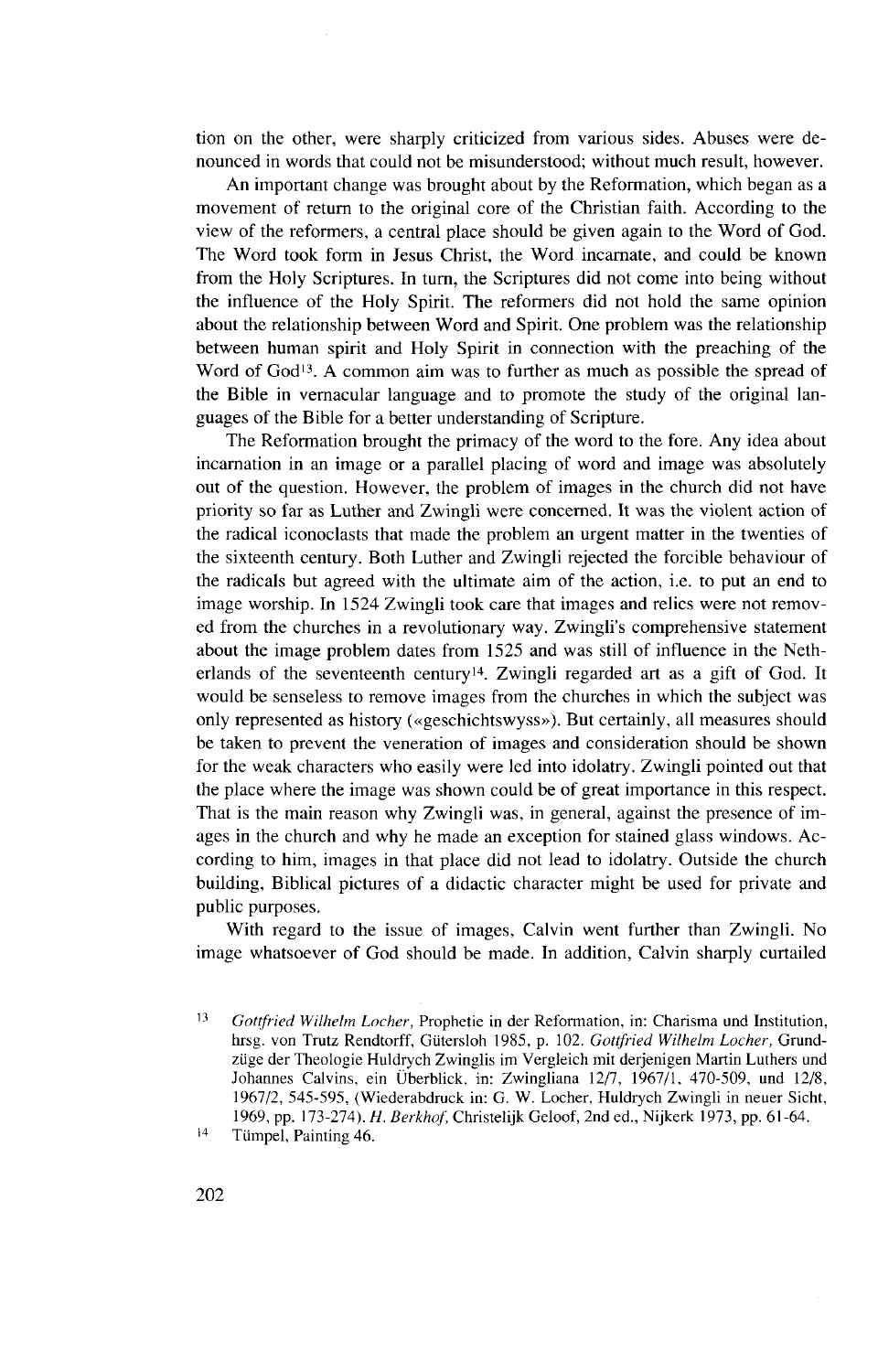the permissible subject matter. Luther's attitude, on the other hand, was much more positive than Zwingli's, especially in his later years. For Luther it was important that the image should not be venerated. When used in church, even as an altarpiece, it should support the preaching of the Word of God and, therefore, have a didactic function only. Luther also became much interested in the selection of appropriate pictures for illustrated Bible editions, which were in great demand at that time<sup>15</sup>.

All three Reformers seem to have had a certain preference for images that represented events and histories believed to be true. This is probably connected to a great shift in Europe  $-$  apart from eastern and southeastern Europe  $-$  from devotional church art to esthetically appreciated, narrative art: the history painting, of which the religious history painting was a subdivision. A history painting is a painting with large figures (no portraits), which represents an episode of a story. It could be a scene from the Bible, from classical myfhology, or refer to a legendary event or an episode from history. Without knowing the story, it was impossible to understand the painting. It is this kind of painting which in the first centuries after the Renaissance and Reformation received the highest appreciation, also in financial respects.

In his general introduction to the exhibition «God, Saints and Heroes: Dutch history painting in the age of Rembrandt» (National Gallery of Art - Washington, 1980/1) the Dutch art historian *Albert Blanken* states: «The greatest number of seventeenth-century Dutch history paintings are representations of episodes from the Bible. Less numerous, but also very much in demand were mythological subjects. These are followed in popularity by stories from Greek and Roman history»<sup>16</sup> . The fact that Dutch history painting was of so much importance during a long period after the Reformation  $-$  in the second half of the seventeenth century a decline took place – was a surprising discovery, made primarily by Dutch students of art in the second half of this Century. It became evident, that Rembrandt and his school were no exception in the Netherlands in giving much attention to Biblical subjects. The exhibition in the United States and later at Amsterdam (1981 -«God en de goden») was meant to give greater publicity to changing ideas about the Dutch art of the seventeenth century.

The Reformation greatly influenced the way in which Biblical subjects were chosen for religious paintings. In his important contribution «Religious History Painting» to the publication «God, Saints and Heroes», the Rembrandtexpert *Christian Tümpel* points out: «Contemporary accounts reveal that in the seventeenth Century such pictures were interpreted either literally, morally or devotionally, and that they often evoked association with the life of the person depicted or

<sup>15</sup>  *Hans Freiherr von Campenhausen,* Zwingli und Luther zur Bilderfrage, in: Das Gottesbild im Abendland, hrsg. von Günter Howe, Glaube und Forschung 15, 1957, p. 157.

<sup>16</sup>  *Albert Blanken,* General Introduction, in: God, Saints and Heroes (see Note 12) p. 20 [abbr.: Blankert, Introduction].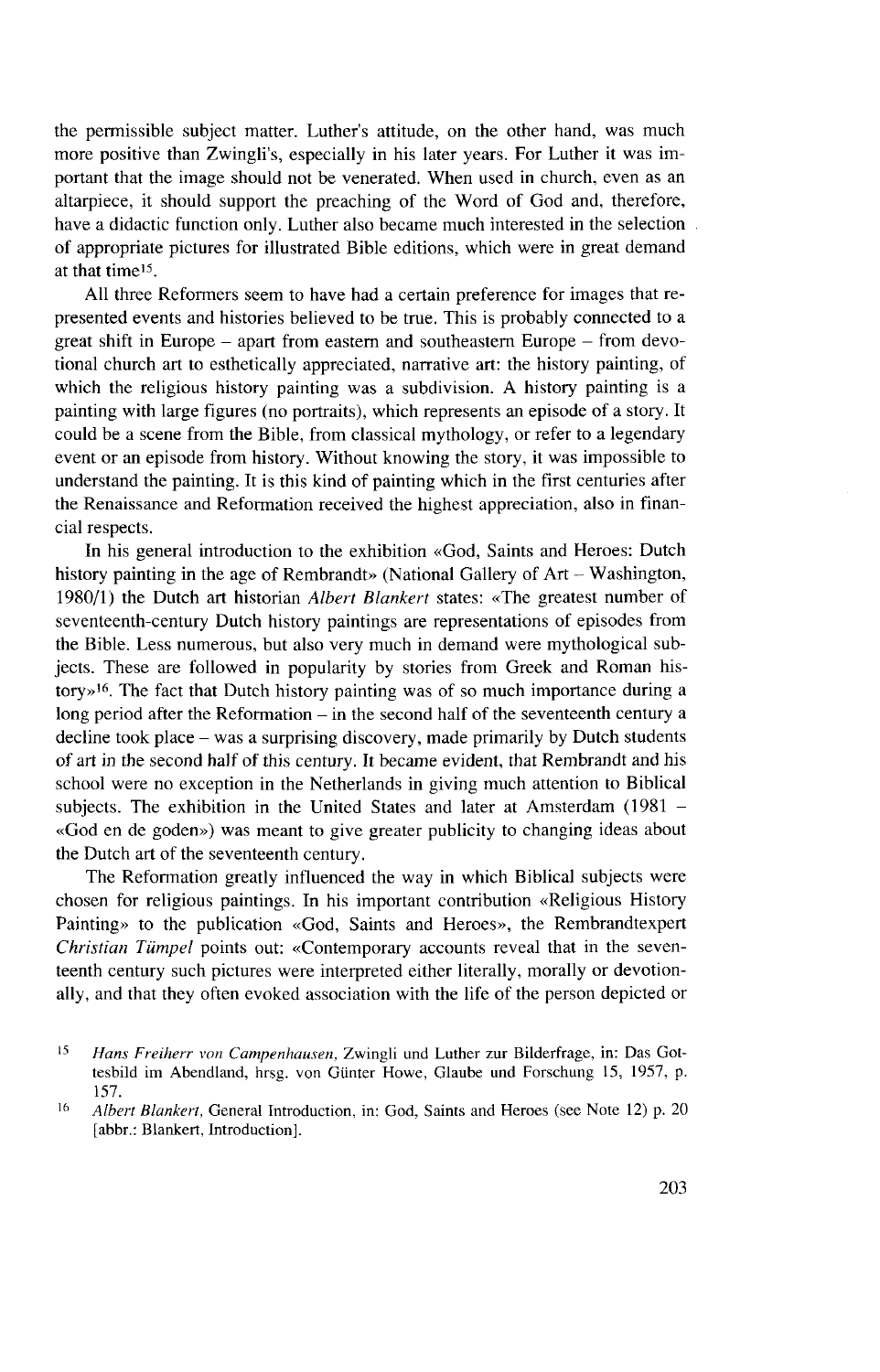were related to political events. The reason is not hard to uncover  $-$  it too was a product of Reformation thinking»<sup>17</sup> .

*Tümpel* also notes a preference for the narrative, epic, novelistic aspects of the Old and New Testament, e.g., scenes of God's influence on the patriarchs, on biblical heroes, kings, and prophets, and on the life of his Son or of Christ's apostles. *Tümpel* remarks that «The century's almost encyclopedic hunger for knowledge led artists to rediscover the Bible. Artists uncovered in sixteenth-century graphics a treasure trove of previously unrecognized or unknown biblical subjects which were now done as paintings for the first time<sup> $>18$ </sup>.

In the Netherlands, customers of this art were the palaces and collections of the «stadholder», as well as public institutions and buildings. Churches unless Lutheran or Roman Catholic (if permitted or tolerated) were not among them. However, the greatest customer was the Dutch burgher, although his preference was directed to other genres of painting. Apart from individual and family portraits, his preference was for scenes from daily life, landscape, and still life. For a long time these genres were regarded as typical of Dutch realism and as significant for the way in which the numerous owners of these paintings enjoyed the artistic representation of their immediate environment.

Since the last decades, a great change has also taken place in the interpretation of that art. The realism of Dutch seventeenth-century art has been called an invention of the nineteenth Century. It was only an apparent realism; actually it should be regarded and interpreted as emblematic art. Sometimes, there was a tendency to deny all elements of realism in giving an almost exclusive symbolic interpretation<sup>19</sup>. However, we are often confronted with paintings in which sharp observations of visual reality are combined with representations of a symbolic nature that indicate the moralistic meaning of the pictures. In general, contemporaries recognized those symbolic indications very well and knew that they often referred to common sayings and proverbs. Sometimes, however, the clues were of a more sophisticated character and could only be understood by spectators with a certain literary training. To understand many paintings of those genres, familiarity with the relevant spoken and written language was a necessity.

In regard to painting, the Netherlands were not isolated, but occupied an important place with a strong individual character. Protestantism played an influential role, although it was not dominant. There were many contacts between Protestant and Roman Catholic artists in the Netherlands as well as in the international European world. «As early as the sixteenth Century, it was not unusual to find Protestant illustrations in Catholic Bibles», writes *Tümpel.* In the preceding paragraph he states: «The age's fascination with religious history was not diminished by the pictorial strictures of the Calvinistic church, Jewish immigrants, or the Mennonites. Art even slowly found its way back into the Calvinistic church. At

<sup>17</sup> Tümpel, Painting 50. *Christian Tümpel,* Rembrandt, Amsterdam 1986.

<sup>18</sup> Tümpel, Painting 50.

<sup>19</sup> Locher, Interpretation 32-33 and the literature mentioned there.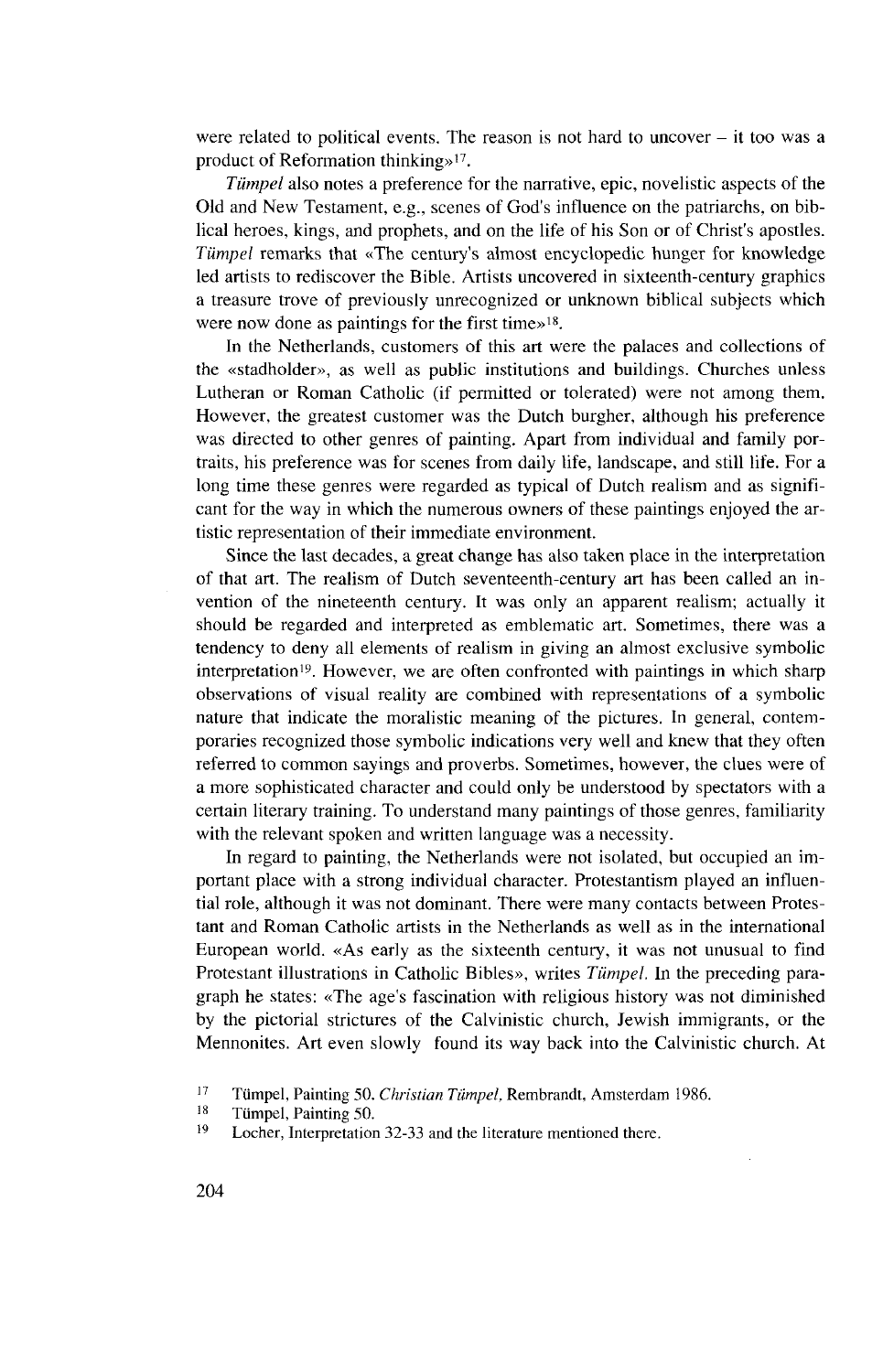first, it reappeared in the guise of stained glass windows in churches  $-$  in accordance with Zwingli's teaching, but later it spread to such areas as organ decoration and even the adornment of a few pulpits. Even the Jews commissioned works of Old Testament history. During the first half of the eighteenth Century, in the wake of a liberal policy shift, Catholics were also officially able to decorate their churches with art. And so even in the realm of art, the spirit of tolerance triumphed. This was a spirit which bound all artists together throughout the sixteenth and seventeenth centuries. When they beheld a picture of religious history which so fascinated fhem that they too wanted to depict it, painters never inquired first into the other artists' religious affiliation»<sup>20</sup> .

In several respects, the liberal bourgeoisie of nineteenth-century Europe held false notions about the «bourgeoisie» of seventeenth-century Holland. *Albert Blankert* points out: «Dutch burghers had not the least desire to emancipate themselves from the authority of the Bible and classical literature»<sup>21</sup>. The primacy of the word continues till the end of the eighteenth century and still has some influence on the Romantic movement. Then, however, begins a period of liberation from the past and a time of experiments which represent Visual reality in a kind of dialectical interaction with an intensive quest for lasting truth and reality behind the phenomena.

The concept of inspiration and blessing of man's production of important works, has been associated for a long time with the idea of a gift from Above. The Reformation opposed the view that man as such was able to make works of lasting value, let alone that such works might have merits in the sight of the Lord. The Humanism of that period was inclined to see man as creator as well as creature. In the later centuries, the gift from Above was more and more replaced by the idea that some people received their great talent by Nature. In common language, the terms creativity and inspiration were used almost without any connection to God and the Holy Spirit<sup>22</sup>.

In this period, views of the universe changed greatly. The idea of a «higher» reality lost its function as point of orientation. To many, it was replaced by the notion of a plural reality. That reality can be seen as fundamental for our existence, but also as the reality of which our horizontal concrete reality is a direct manifestation. These ideas had much influence on paintings and graphic art after 1800. Three examples will be discussed briefly to illustrate this complex issue.

Nineteenth-century realism in Visual arts was especially focussed on the concrete phenomenal world and the life of the common man. Gustave Courbet, who set himself up as the leader of the realist school of paintings, was a great propagandist of this movement. His immense horizontal painting «A burial at Omans» (1849) was meant as an anti-traditional breakthrough. It gives a picture of a com-

21 Blankert, Introduction 24.

<sup>20</sup> Tümpel, Painting 52.

<sup>22</sup>  *S. Dresden,* Het humanistisch denken, Italie-Frankrijk 1450-1600, Amsterdam 1967, p. 234. *S. Dresden,* Wat is creativiteit? Een essay, Amsterdam 1987, passim.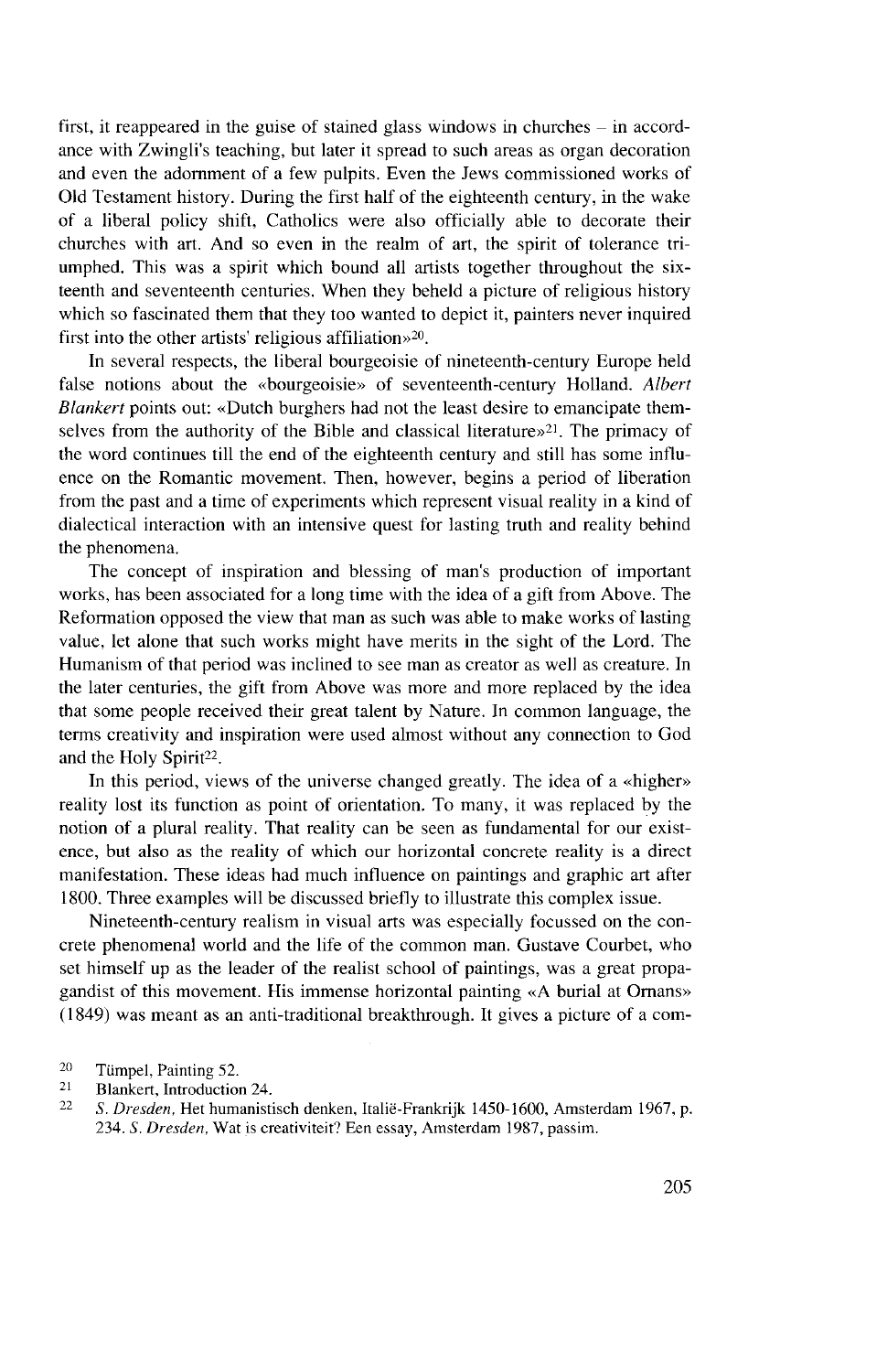mon burial in Courbet's region of origin without any idealization. The religious element is only represented in the presence of the priest and his suite, and a few outward symbols. There is no suggestion at all of the spiritual values which they represent. The painting reflects the earthly horizontal reality, what was visible at a certain moment in time. Courbet spent much time and energy to give the impression of an artless casual event which had a meaning in itself. When it was exhibited at the Salon of 1851, it provoked much criticism. Some critics rejected it as a blasphemous caricature of a religious ceremony, which certainly was not the purpose of the painter. Many ridiculed it because a trivial and insignificant event was depicted in a way that was out of all proportion, and with a repellent ugliness. At present, it is one of the most important paintings in the «Musee d'Orsay» at Paris. This painting has been contrasted with El Greco's famous vertical-monumental painting «The Burial of Count Orgaz» which dates from the period of the Counter-Reformation (1586) and is located in the Santo Tome at Toledo (Spain). In this painting the reality of earth and the reality of heaven are differentiated as well as connected in a dynamic way<sup>23</sup> .

The second example is Mondriaan (1872-1944) who became a leader of the geometric abstract style in painting<sup>24</sup> . He began as a painter, mainly of landscapes, in the manner of the Hague School. During a short period his work was influenced by theosophy but thereafter he developed a visual language of his own. Very soon there was no longer any reference to a recognizable «reality». At first, this visual language consisted of small two-dimensional «planes», taken from Cubism. But gradually a process of hardening took place and colour took on more importance. About 1920, Mondriaan only used large «planes» with bright colours, mostly red, yellow and blue, supplemented by white, black and grey. They were demarcated by straight lines, only applied in the two most elementary directions: horizontal and vertical. The contrast between these two directions was regarded as essential by Mondriaan because it symbolized the fundamental contrasts of human existence. To harmonize these contrasts that was the aim of Mondriaan's work as an artist. He was convinced that his paintings gave expression to universal harmony and genuine pure reality by revealing the fundamental structure. This structure was the lasting foundation of a changing phenomenal world. As soon as this fundamental structure became concrete reality, the function of art would be finished, because we would live in the middle of it. Mondriaan to some extent anticipated this future event by the way he organized his studio in later years.

Our last example is the print «Verbum» made by the graphic artist M. C. Escher in 1942<sup>25</sup>. This litho is part of a series which includes the long print Metamorphosis, showing alternately the transition from abstract to figurative and from

<sup>23</sup>  *Linda Nochlin,* Realism, Harmondsworth 1971, (Style and civilization).

<sup>24</sup> /. *L. Locher, ... [et al.],* 150 jaar moderne kunst in het Haags Gemeentemuseum, series: Openbaar Kunstbezit, Den Haag 1974, pp. 71-75.

<sup>25</sup> The world of M. C. Escher, ed.: /. *L. Locher,* with contributions by J. L. Locher, C. H. A. Broos, M. C. Escher, G. W. Locher, H. S. M. Coxeter, New York 1971, p. 116.